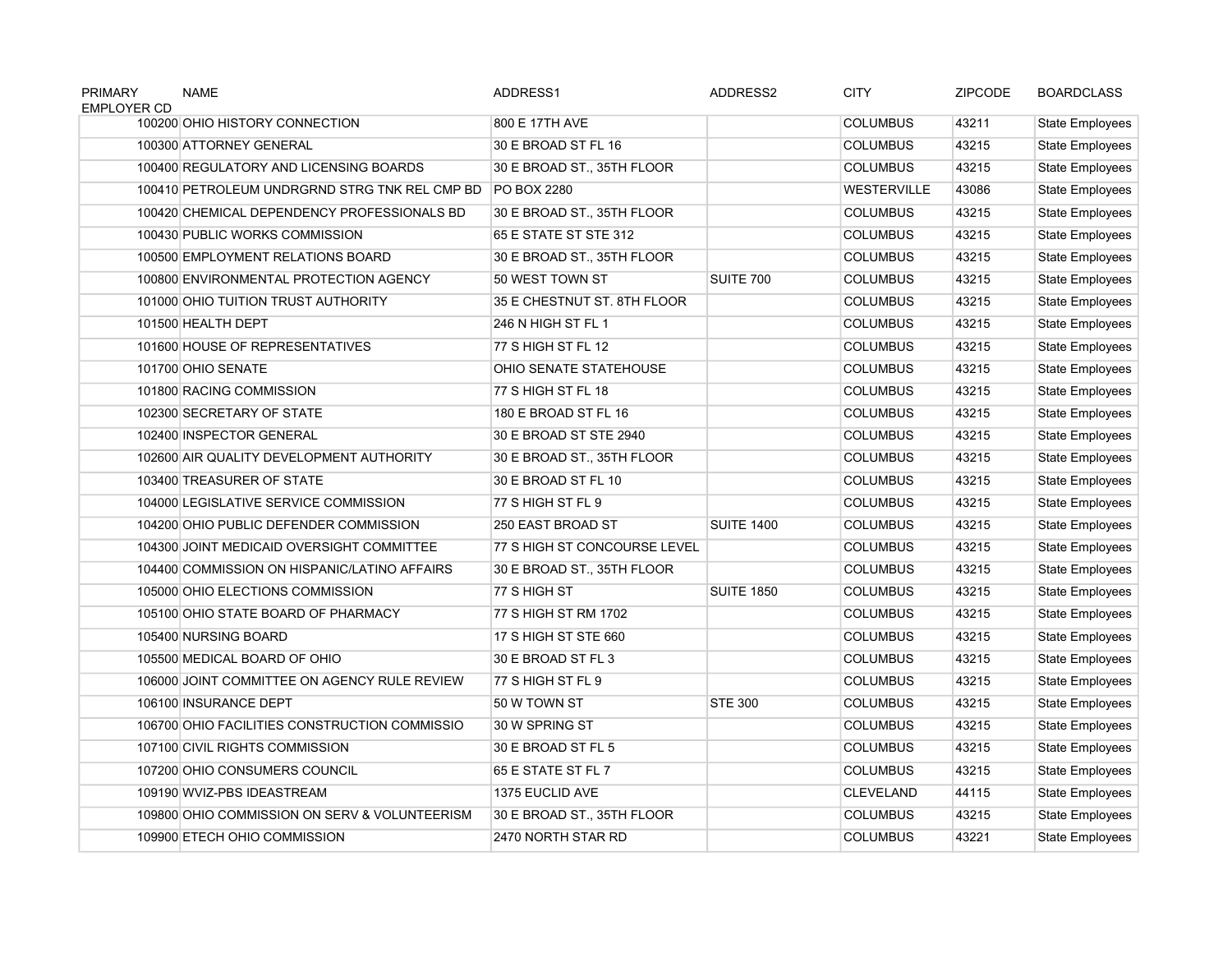| 110000 OHIO HOUSING FINANCE AGENCY            | 57 E MAIN ST               |                  | <b>COLUMBUS</b>      | 43215 | State Employees        |
|-----------------------------------------------|----------------------------|------------------|----------------------|-------|------------------------|
| 110100 ADJUTANT GENERAL                       | 2825 W GRANVILLE RD        |                  | <b>COLUMBUS</b>      | 43235 | State Employees        |
| 110200 LAKE ERIE COMMISSION                   | 50 W TOWN ST SUITE 700     |                  | <b>COLUMBUS</b>      | 43215 | <b>State Employees</b> |
| 110400 NATURAL RESOURCES ADMINISTRATION       | 2045 MORSE RD BLDG D-1     |                  | <b>COLUMBUS</b>      | 43229 | State Employees        |
| 111100 WATER DEVELOPMENT AUTHORITY            | 480 S HIGH ST              |                  | <b>COLUMBUS</b>      | 43215 | <b>State Employees</b> |
| 111500 AGRICULTURE DEPT                       | 8995 E MAIN ST             |                  | REYNOLDSBURG 43068   |       | <b>State Employees</b> |
| 111530 VETERINARY MEDICAL BOARD               | 30 E BROAD ST., 35TH FLOOR |                  | <b>COLUMBUS</b>      | 43215 | <b>State Employees</b> |
| 112300 EXPOSITIONS COMMISSION                 | 717 E 17TH AVE             |                  | <b>COLUMBUS</b>      | 43211 | State Employees        |
| 112400 OHIO COMMISSION ON MINORITY HEALTH     | 30 E BROAD ST., 35TH FLOOR |                  | <b>COLUMBUS</b>      | 43215 | <b>State Employees</b> |
| 112500 AUDITOR OF STATE                       | 88 E BROAD ST 3RD FL       |                  | <b>COLUMBUS</b>      | 43215 | <b>State Employees</b> |
| 114000 CASINO CONTROL COMMISSION              | 100 E BROAD ST             | 20TH FLOOR       | <b>COLUMBUS</b>      | 43215 | <b>State Employees</b> |
| 114100 DEPT OF ADMINISTRATIVE SERVICES        | 30 E BROAD ST FL 28        |                  | <b>COLUMBUS</b>      | 43215 | <b>State Employees</b> |
| 114200 BUDGET AND MANAGEMENT                  | 30 E BROAD ST FL 35        |                  | <b>COLUMBUS</b>      | 43215 | <b>State Employees</b> |
| 114600 DEPT OF TAXATION                       | 4485 NORTHLAND RIDGE BLVD  |                  | <b>COLUMBUS</b>      | 43229 | <b>State Employees</b> |
| 115400 COURT OF CLAIMS                        | 65 S FRONT ST FL 3         |                  | <b>COLUMBUS</b>      | 43215 | <b>State Employees</b> |
| 116010 DISABILITY RIGHTS OHIO                 | 200 CIVIC CENTER DRIVE     | SUITE 300        | COLUMBUS             | 43215 | <b>State Employees</b> |
| 116500 TAX APPEALS BOARD                      | 30 E BROAD ST., 35TH FLOOR |                  | <b>COLUMBUS</b>      | 43215 | <b>State Employees</b> |
| 116800 ETHICS COMMISSION                      | 30 W SPRING ST # L3        |                  | <b>COLUMBUS</b>      | 43215 | <b>State Employees</b> |
| 116900 OHIO LOTTERY COMMISSION                | 615 W SUPERIOR AVE         |                  | <b>CLEVELAND</b>     | 44113 | State Employees        |
| 117100 GOVERNOR'S OFFICE                      | 77 S HIGH ST FL 30         |                  | <b>COLUMBUS</b>      | 43215 | State Employees        |
| 118000 SUPREME COURT                          | 65 S FRONT ST              |                  | <b>COLUMBUS</b>      | 43215 | <b>State Employees</b> |
| 118300 COMMERCE DEPT                          | 77 S HIGH ST               |                  | <b>COLUMBUS</b>      | 43215 | <b>State Employees</b> |
| 118400 PUBLIC UTILITIES COMMISSION            | 180 E BROAD ST FL 4        |                  | <b>COLUMBUS</b>      | 43215 | State Employees        |
| 119500 DEVELOPMENT SERVICES AGENCY            | 77 S HIGH ST FL 27         |                  | <b>COLUMBUS</b>      | 43215 | State Employees        |
| 120100 JOB AND FAMILY SERVICES                | 30 E BROAD ST FL 30        |                  | <b>COLUMBUS</b>      | 43215 | <b>State Employees</b> |
| 120800 REHABILITATION AND CORRECTION          | 4545 FISHER RD STE D       |                  | <b>COLUMBUS</b>      | 43228 | <b>State Employees</b> |
| 120900 YOUTH SERVICES-CENTRAL OFFICE          | 30W SPRIMG ST FL 5         |                  | <b>COLUMBUS</b>      | 43215 | <b>State Employees</b> |
| 121800 MENTAL RETARDATION AND DEVELOPMENT DIS | 30 E. BROAD ST             | 30 E. BROAD ST   | <b>COLUMBUS</b>      | 43215 | <b>State Employees</b> |
| 122000 CUYAHOGA HILLS BOYS SCHOOL             | 4321 GREEN RD              |                  | HIGHLAND HILLS 44128 |       | State Employees        |
| 122300 PAROLE AND COMMUNITY SERVICES          | 4545 FISHER RD             |                  | <b>COLUMBUS</b>      | 43228 | State Employees        |
| 122400 NORTH OHIO DEVELOPMENTAL CENTER        | 30 E. BROAD ST             | 30 E. BROAD ST   | <b>COLUMBUS</b>      | 43215 | <b>State Employees</b> |
| 122700 SOUTHWEST OHIO DEVELOPMENTAL CENTER    | 30 E BROAD ST FL 18        |                  | <b>COLUMBUS</b>      | 43215 | State Employees        |
| 122800 DEPARTMENT OF AGING                    | 246 N HIGH ST              | <b>1ST FLOOR</b> | <b>COLUMBUS</b>      | 43215 | State Employees        |
| 123200 MENTAL HEALTH SUPPORT SERVICES         | 30 E BROAD ST FL 11        |                  | <b>COLUMBUS</b>      | 43215 | <b>State Employees</b> |
| 124100 MEDICAID                               | 50 W TOWN ST. SUITE 400    |                  | <b>COLUMBUS</b>      | 43215 | State Employees        |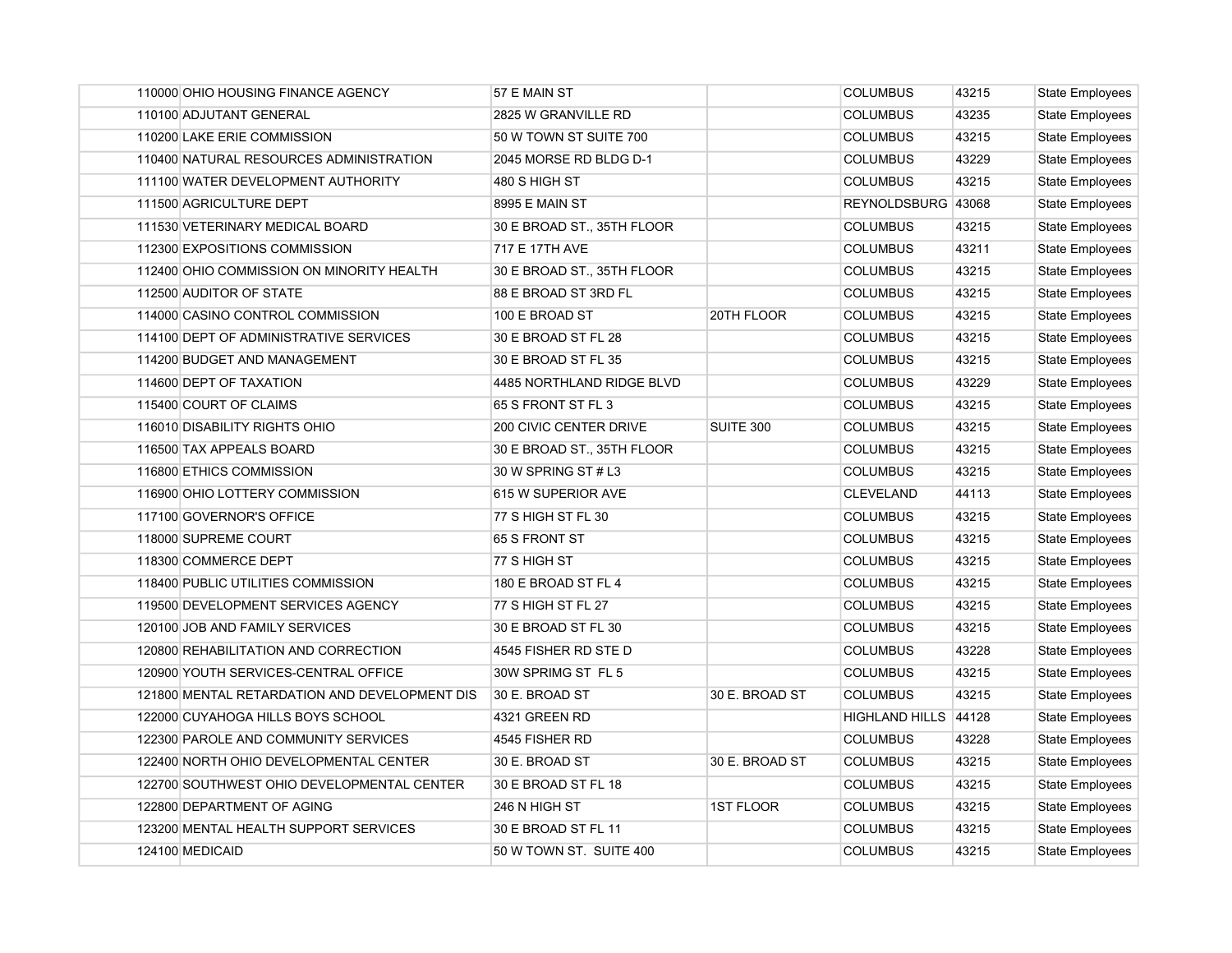| 125400 CORRECTIONS MEDICAL CENTER             | 1990 HARMON AVE              |                             | <b>COLUMBUS</b>     | 43224 | State Employees        |
|-----------------------------------------------|------------------------------|-----------------------------|---------------------|-------|------------------------|
| 130500 SUMMIT BEHAVIORAL HEALTH CARE          | 1101 SUMMIT RD               |                             | <b>CINCINNATI</b>   | 45237 | State Employees        |
| 130600 HEARTLAND BEHAVIORAL HEALTHCARE        | 3000 ERIE STREET             |                             | <b>MASSILLION</b>   | 44646 | <b>State Employees</b> |
| 130800 TWIN VALLEY PSYCHIATRIC SYSTEM         | 2200 W BROAD ST              |                             | <b>COLUMBUS</b>     | 43223 | <b>State Employees</b> |
| 130900 NORTHCOAST BEHAVIORAL HEALTHCARE SYS   | PO BOX 305                   | 1756 SAGAMORE RD NORTHFIELD |                     | 44067 | <b>State Employees</b> |
| 131100 TIFFIN DEVELOPMENTAL CENTER            | 30 E. BROAD ST               | 30 E. BROAD ST              | <b>COLUMBUS</b>     | 43215 | <b>State Employees</b> |
| 131300 APPALACHIAN BEHAVIORAL HEALTHCARE      | 100 HOSPITAL DRIVE           |                             | <b>ATHENS</b>       | 45701 | <b>State Employees</b> |
| 132300 COLUMBUS DEVELOPMENTAL CENTER          | 30 E. BROAD ST               | 30 E. BROAD ST              | <b>COLUMBUS</b>     | 43215 | <b>State Employees</b> |
| 132500 GALLIPOLIS DEVELOPMENTAL CENTER        | 30 E. BROAD ST               | 30 E. BROAD ST              | <b>COLUMBUS</b>     | 43215 | <b>State Employees</b> |
| 132600 DEPARTMENT OF VETERANS SERVICES        | 3416 COLUMBUS AVE            |                             | <b>SANDUSKY</b>     | 44870 | <b>State Employees</b> |
| 132700 MOUNT VERNON DEVELOPMENTAL CENTER      | 30 E. BROAD ST               | 30 E. BROAD ST              | <b>COLUMBUS</b>     | 43215 | <b>State Employees</b> |
| 133000 CAMBRIDGE DEVELOPMENTAL CENTER         | 30 E BROAD ST                | 30 E. BROAD ST              | <b>COLUMBUS</b>     | 43215 | <b>State Employees</b> |
| 134200 SOUTHEASTERN CORRECTIONAL INSTITUTION  | 5900 B.I.S. RD               |                             | LANCASTER           | 43130 | State Employees        |
| 134400 LEBANON CORRECTIONAL INSTITUTE         | PO BOX 56                    |                             | <b>LEBANON</b>      | 45036 | State Employees        |
| 134500 LONDON CORRECTIONAL INSTITUTE          | 1580 STATE ROUTE 56          |                             | <b>LONDON</b>       | 43140 | <b>State Employees</b> |
| 134600 OHIO WOMEN'S REFORMATORY               | 1479 COLLINS AVE             |                             | <b>MARYSVILLE</b>   | 43040 | <b>State Employees</b> |
| 134700 MANSFIELD CORRECTIONAL INSTITUTE       | <b>1150 N MAIN ST</b>        |                             | <b>MANSFIELD</b>    | 44903 | <b>State Employees</b> |
| 134800 MARION CORRECTIONAL INSTITUTE          | <b>PO BOX 57</b>             |                             | <b>MARION</b>       | 43301 | State Employees        |
| 135200 INDIAN RIVER BOYS SCHOOL               | 30 W SPRING ST 5TH FLOOR     |                             | <b>COLUMBUS</b>     | 43215 | State Employees        |
| 135400 TRUMBULL CORRECTIONAL INSTITUTION      | 5701 BURNETT RDPO BOX 901    |                             | <b>LEAVITTSBURG</b> | 44430 | <b>State Employees</b> |
| 135500 CHILLICOTHE CORRECTIONAL INSTITUTE     | 15802 SR 104N                | PO BOX 5500                 | <b>CHILLICOTHE</b>  | 45601 | <b>State Employees</b> |
| 135800 WARRENSVILLE DEVELOPMENTAL CENTER      | 30 E. BROAD ST               | 30 E. BROAD ST              | <b>COLUMBUS</b>     | 43215 | <b>State Employees</b> |
| 140100 DEPT OF TRANSPORTATION                 | 1980 W BROAD ST              | MAIL STOP 2200              | <b>COLUMBUS</b>     | 43223 | <b>State Employees</b> |
| 141800 SOUTHERN OHIO CORRECTIONAL FACILITY    | P O BOX 45699                |                             | <b>LUCASVILLE</b>   | 45699 | State Employees        |
| 145000 PUBLIC SAFETY ADMINISTRATION           | 1970 W BROAD ST              | PO BOX 182081               | <b>COLUMBUS</b>     | 43218 | <b>State Employees</b> |
| 159700 NORTHWEST OHIO PSYCHIATRIC HOSPITAL    | 930 SOUTH DETRIOT AVENUE     |                             | <b>TOLEDO</b>       | 43614 | <b>State Employees</b> |
| 159800 INTEGRATED BEHAVIORAL HEALTH SERVICES  | 30 E BROAD ST FL 11          |                             | <b>COLUMBUS</b>     | 43215 | <b>State Employees</b> |
| 159900 JOINT LEGISLATIVE COMMISSION ON ETHICS | 100 E BROAD ST               | <b>STE 1910</b>             | <b>COLUMBUS</b>     | 43215 | <b>State Employees</b> |
| 160300 DEPT OF EDUCATION                      | 25 S FRONT ST                |                             | <b>COLUMBUS</b>     | 43215 | <b>State Employees</b> |
| 160600 OPPORTUNITIES FOR OHIOANS WITH DISABIL | 400 E CAMPUS VIEW BLVD # HR1 |                             | <b>COLUMBUS</b>     | 43235 | <b>State Employees</b> |
| 161100 BOARD OF CAREER COLLEGESAND SCHOOLS    | 30 E BROAD ST., 35TH FLOOR   |                             | <b>COLUMBUS</b>     | 43215 | <b>State Employees</b> |
| 162100 OHIO DEAF SCHOOL                       | 500 MORSE ROAD               |                             | <b>COLUMBUS</b>     | 43214 | State Employees        |
| 162200 OHIO BLIND SCHOOL                      | 5220 N HIGH ST               |                             | <b>COLUMBUS</b>     | 43214 | State Employees        |
| 162900 NORTHEASTERN EDUCATIONAL TELEVISION OH | 203 SHAW DR                  |                             | <b>KENT</b>         | 44240 | <b>State Employees</b> |
| 166100 LIBRARY BOARD                          | 274 E 1ST AVE SUITE 100      |                             | <b>COLUMBUS</b>     | 43201 | State Employees        |